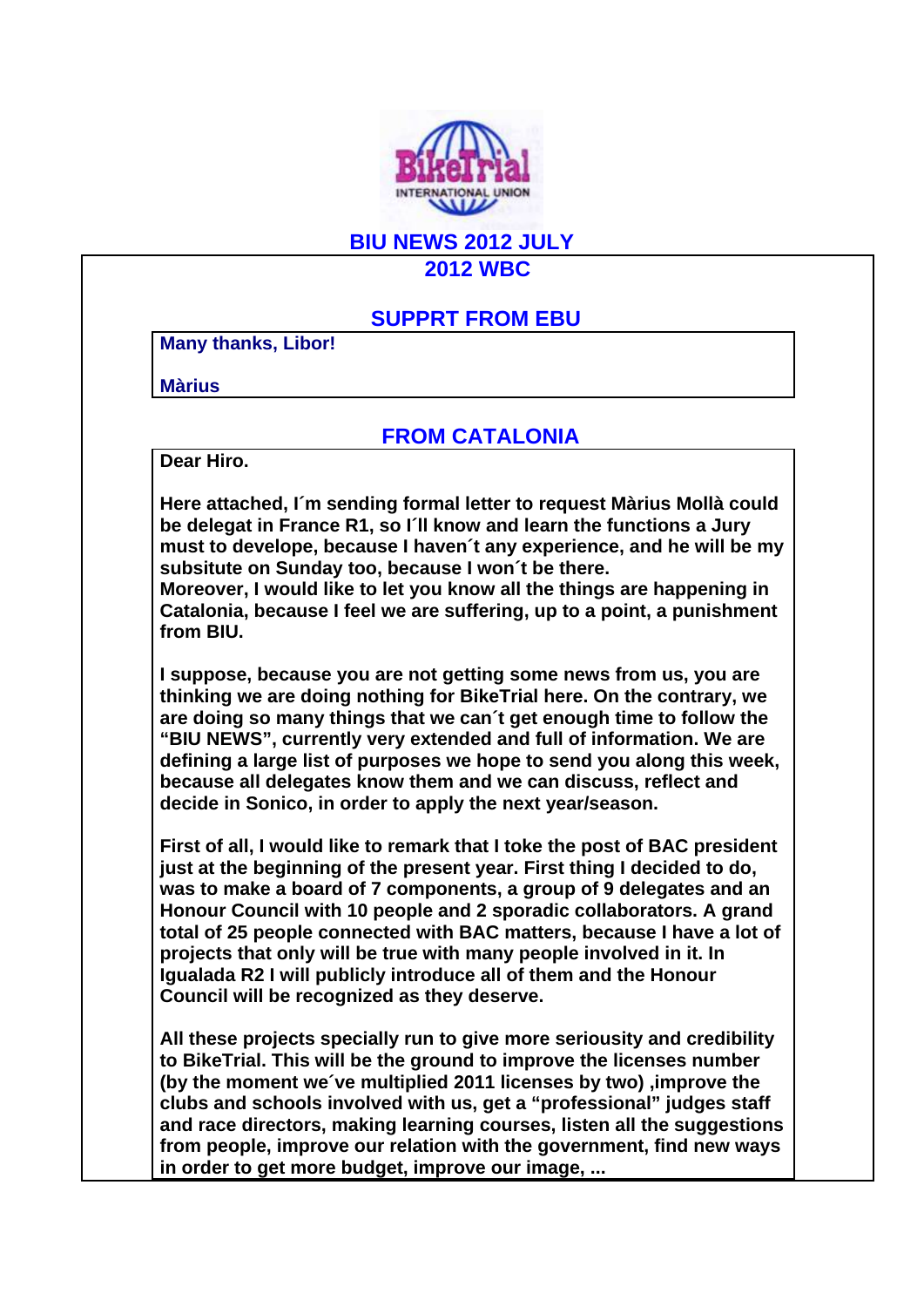**All these things are actually running and some of them are bearing fruit. Other ones we must to wait at least one year more, but I´m sure that at the end of 2013 all the improvements will be visible. At the end of this 2012, I wish to send to BIU, EBU and all delegates, a report with all the measures applied and the results got, in order to apply in other countries, if they agree.** 

**We have a WBC round in Igualada, organized for the first time by a professional enterprise, instead of a club as all the previous seasons. This unique situation is giving us many positive things and some negative, as the delay sending the information of the event, so I said sorry, in spite of it was not my direct responsibility, because your visit and our following was not enough to get they sent the info on time.** 

**This delay, and I suppose previous experiences I don´t have knowledge, seems have provoqued this kind of punishment to Catalonia and BAC, not our BIU president being present in R2. Well, you have the right and I must to respect your decision, but I would let you know it won´t stop the great organization Ocisport is making and all the projects started by BAC staff, only in the way to push forward the quality of the Biketrial.** 

**I´d like a lot to count on your support instead of your disapproval and all the components of BAC staff get the support of the Biketrial maximum responsible for their altruistic effort.** 

**I don´t know if we´ll do the things enough well, but we have lots of illusion to run all the questions in the best way. If it will be, all of us will be happy, if things won´t go in the right way, won´t be necessary anybody punish me, I´ll leave the post.** 

**In any event, I´ll try to inform you accurately** 

**Best regards Josep Abant Biketrial Associació Catalana President** 

**Dear Josep,** 

**Thank for your mail. I have been waited your contact. It is very clear that my absence for R1 and R2 is not punishment. Braking agreement for 3 times is a first reason but then I had BIU budget problem and also some of my rasons. Or I cannot have any reason never ever? Why? My decision was made like that, but If you see the real, I have been supporting all events as BIU always and I wish all events success. You should realize it.** 

**Valification about the event after finished is very important. I am expecting to see how you will recover the section problem last year in the results.** 

**To out put all important matters are important for our communication to know what is going on there and here. Please try if you need**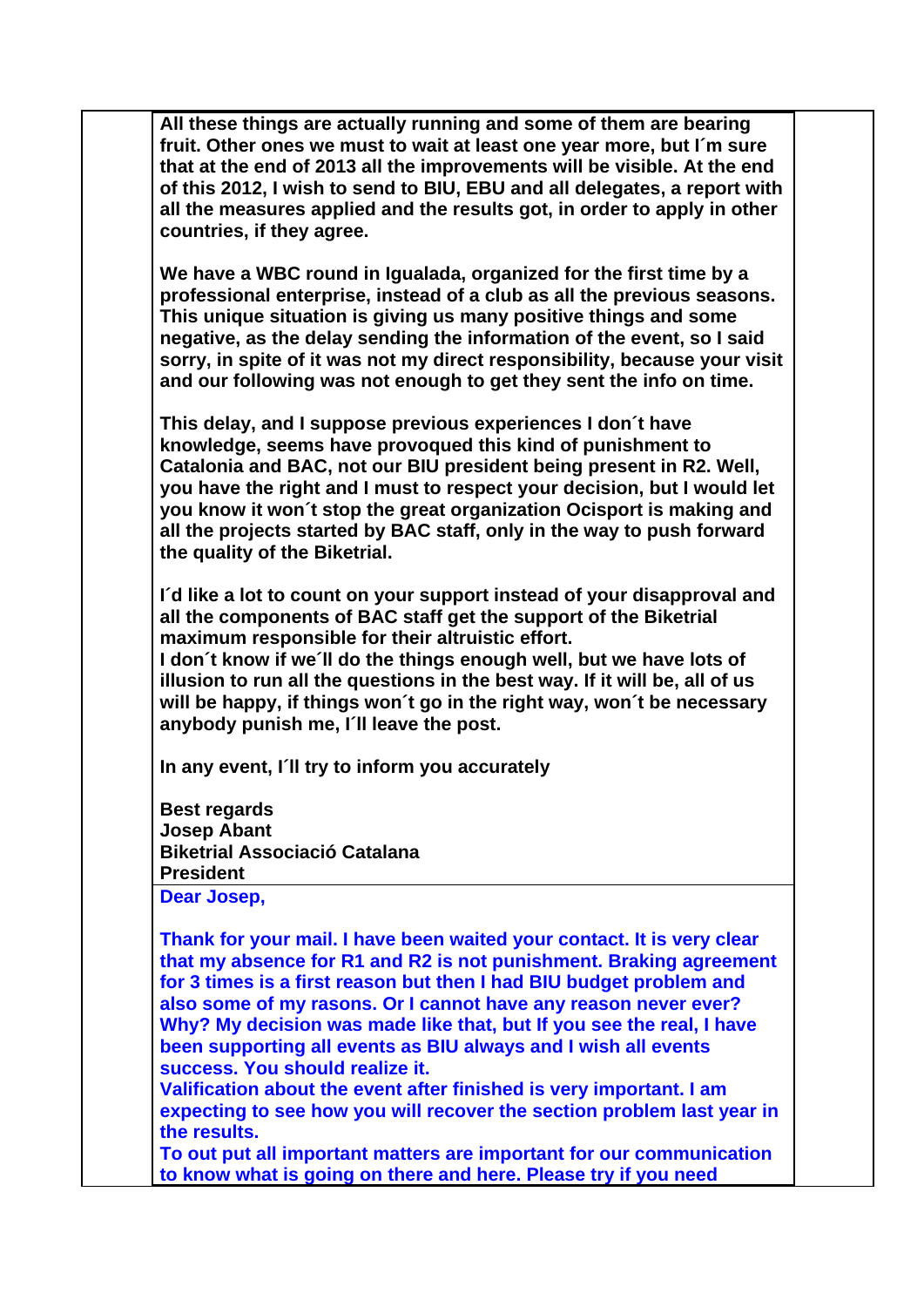**understanding for both.** 

**I am sure Marius and Radim will help your event with tehir best. How is medals and jersey? I hope thet are oaky. Could you bring it to Italy? Could you send me the invoice? I will prepare the payment.** 

**Sincerely yours, Hiro** 

## **QUESTION FROM FRANCE**

**Dear Hiro,** 

**I received a new information about 2 riders Mathias Milhau Entry 207 ... Bike is OZONYS 20" and not koxx... Benjamin Breton Entry 208 is MINIME but he ride a bike OZONYS 26 "... and not koxx... for me it's a problem...no 26" in MINIME... OK???** 

**best regards,** 

**j-luc** 

**Dear Jean-Luc,** 

**Sorry but nothing can be changed after close the entry. Group B cannot use 26".** 

**Sincerely yours, Hiro** 

# **BIU SONICO MEETING**

#### **Dear Hiro,**

**as I wrote you recently, I ask you to add some point in the next BIU meeting in Sonico. I ask to all Delegates at the general assembly of BikeTrial International Union Delegates in Sonico to consider, vote and approval a new "decision-making" system.** 

## **1) The Committee:**

**Applies the democratic system.** 

**Assembly of voters consists of: all enabled National Delegates, two Riders who take part in the last two editions of WBC, one representative of bike constructor of last WBC, one representative of** 

**each Continental Union.** 

**The Delegate is enabled only if he replied to last annual BIU Survey. All members have the same right in vote. Quorum: 1/3 of all enabled members.** 

**2) Voting system:** 

**Enabled members can vote during Committee meeting or via e-mail. Each approved item must be signed by the President for subsequent inclusion in the BIU Rules. If BIU President doesn't sign the new proposal, General Secretary will reformulate the question and convene**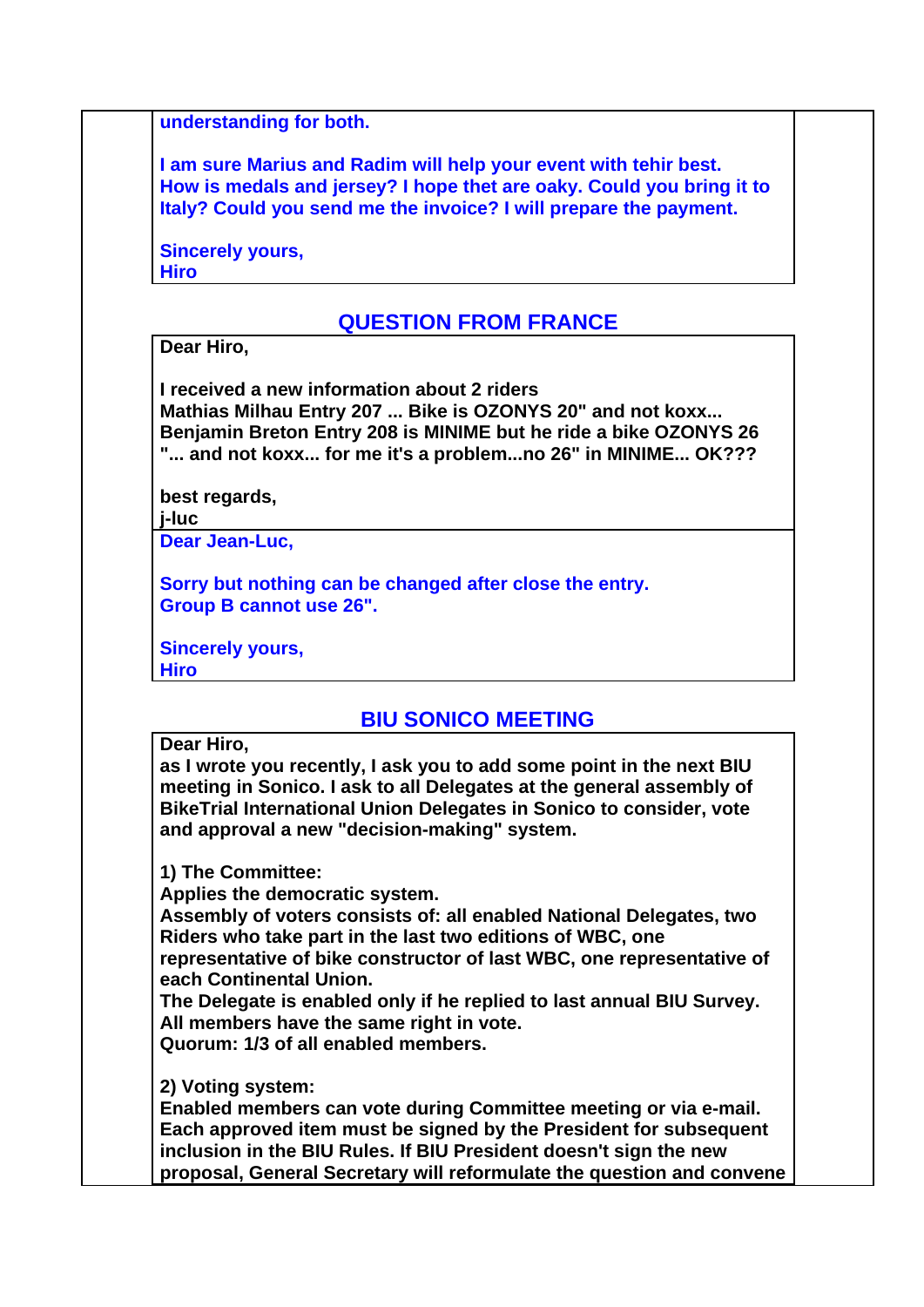**a new vote session.** 

**3) Right of initiative and discussion proposal:** 

**Enabled member can propose topics any time. Any proposal must be send to General Secretary. General Secretary organizes the voting method and convene the Committee for the vote session. General Secretary can't convene distrust vote towards President.** 

**4) Execution:** 

**Once a new rule is signed by the President, it's enforceable. The organizer of BikeTrial Events will use the version of rules valid at the moment of Event approvation by BIU.** 

**Giuliano**

**Dear Hiro,** 

**maybe is better make a specification about my last email. I know that many parts of this concept is insert in BIU statute, but I think quorum and "enable to vote" is very important thing. This is one point of discussion in meeting not four. This is unique topic.** 

**Best regards,** 

**Giuliano** 

**Dear Giuliano,** 

**(1) Committee** 

**We organize BIU with democratic system. I do not know if we have to change our system. May be you can try it in EBU first.** 

- **(2) Voting system We take the vote by e-mail. Do we have problem in the way we do? Why we should change like that?**
- **(3) Right of initiative and discussion proposal: As I wrote before, we have GS problem. We should find the person.**
- **(4) Execution:**

**At the moment? As normally a new law takes the time for the enforcement. We start new rules from the next year. Do you want to change it? Why?** 

**BIU meeting in Sonico, I will try to collect opinions and we will make the discussion there. In case we have to cut some proposals for too much, we will discuss and decide it there. We can discuss those proposals together with people. But the decision by vote should be done by our delegates and the one who has the letter of attorney (and the continental union president?). It is my opinion.** 

**Sincerely yours,** 

**Hiro Dear Hiro,** 

**send me please you detailed schedule time. I need it to reserve your Hotel room, please.**